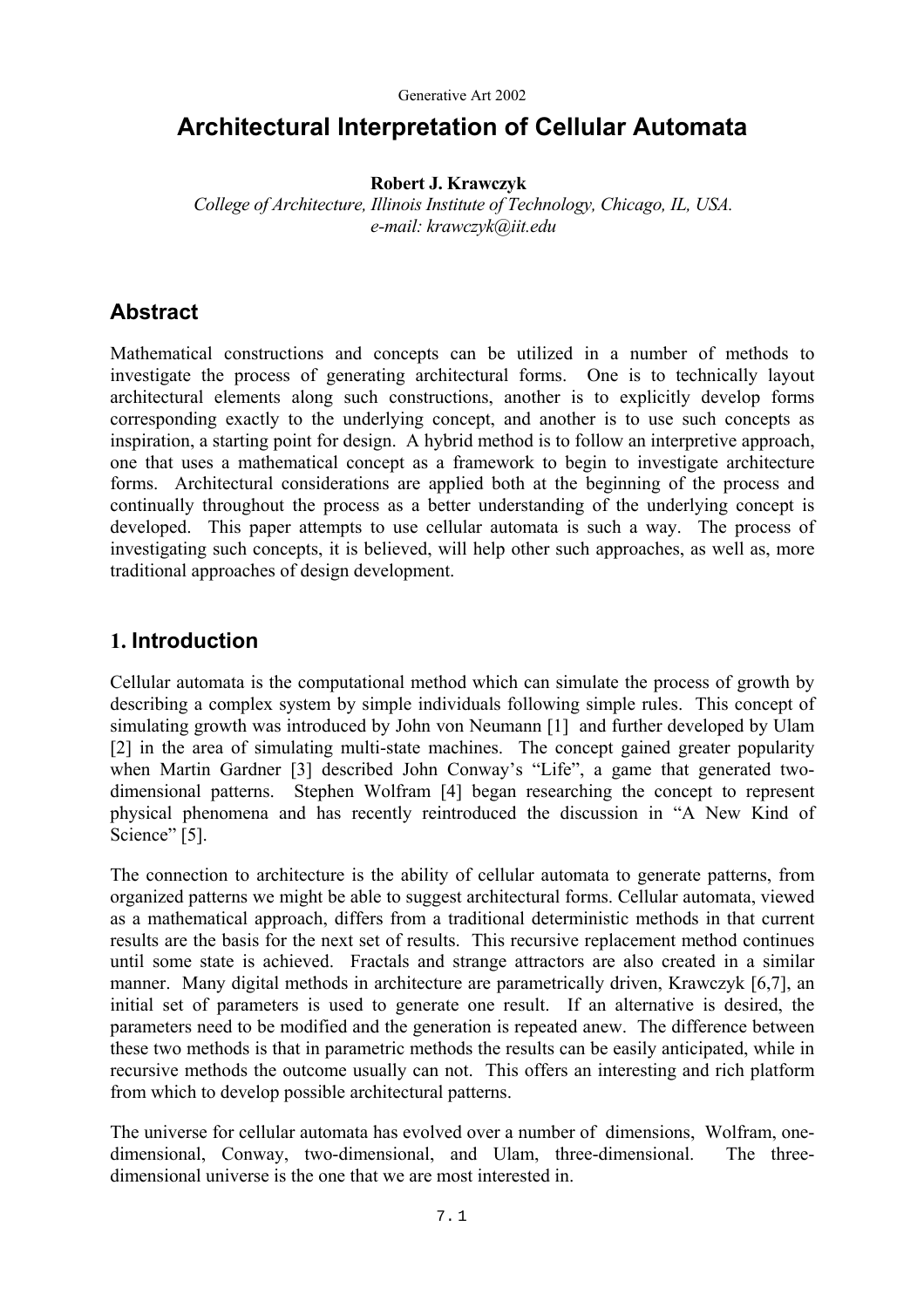

**Figure 1. Three-dimensional cellular automata** 

An early example of three-dimensional pattern development is the wooden block model created by Schrandt and Ulam [2], Figure 1a. Investigating repeating patterns as Conway had found in two-dimensions is Bays [8], Figure 1b. and finally an highly inspirational architectural application by Coates [9], Figure 1c., much in the same spirit as Bays. The most recent is two methods develops by Wolfram [5], Figure 1d., in which a stacking method is explored, as well as, one similar to Bays. The striking similarity in these is the explicit representation of the cellular automata, even though each had taken a different approach and had a different application as an investigative goal.

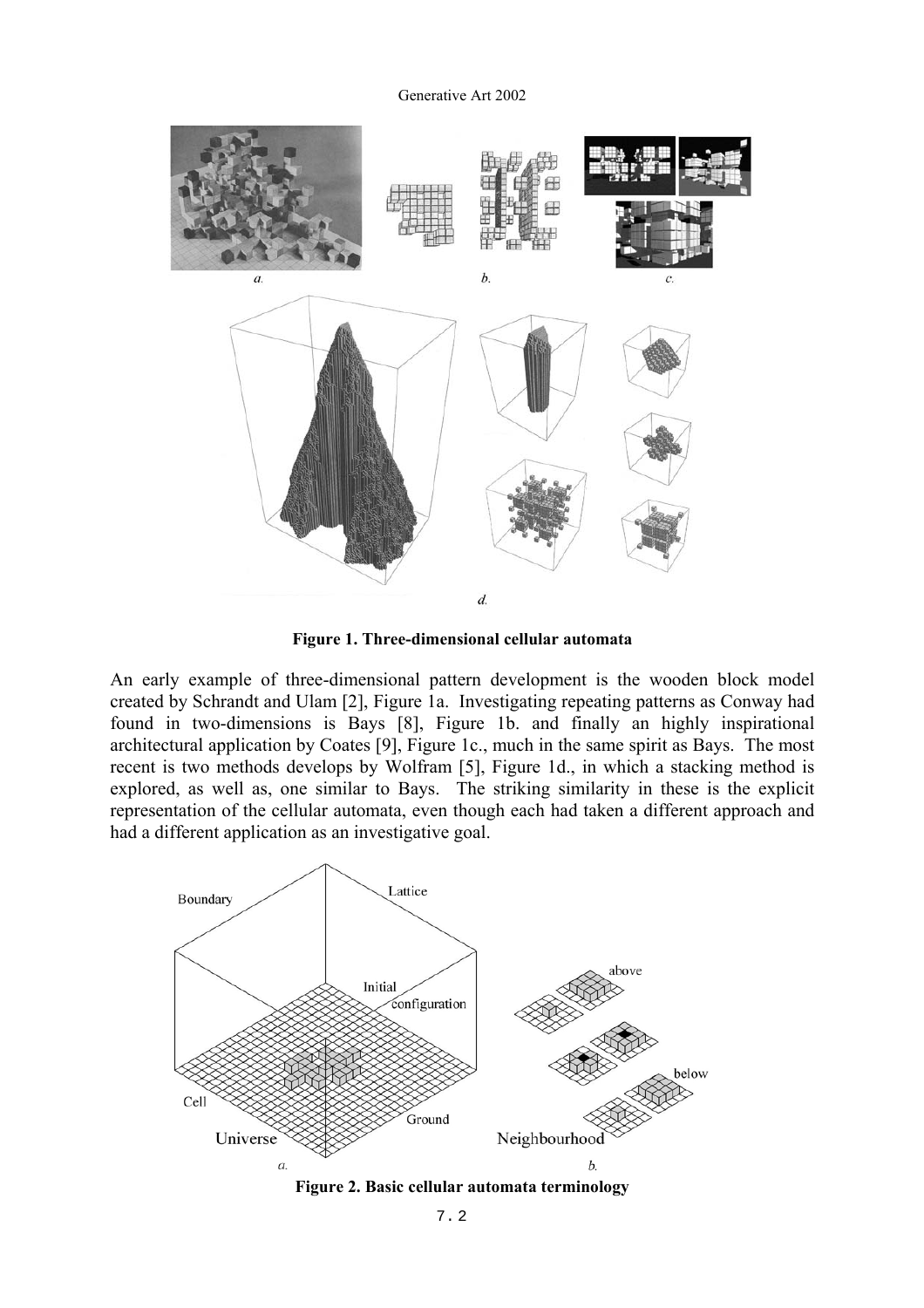## **2. The basics**

The three-dimensional universe, Figure 2a., of cellular automata consists of a unlimited lattice of cells. Each cell has a specific state, occupied or empty, represented by a marker recording its location. The transitional process begins with an initial state of occupied cells and progresses by a set of rules to each succeeding generation. The rules determine who survives, dies, or is born in the next generation. The rules use a cell's neighbourhood to determine its future. The neighbourhood can be specified in a number of ways, Figure 2b. displays two common methods of determining which adjacent cells to consider. The rule developed by Conway is: check each occupied cells' neighbourhood, survival occurs if there are two or three neighbours, death occurs if there are any other number of neighbours, and birth occurs in an empty cell if it is adjacent to only three neighbours. As each generation evolves, one of four cases can occur over some period of time. Either the cells find a stable form and appear not to change; or they become what is called a "blinker" and alternate between two stable states; or all or a cluster of the cells become a "glider", a group of cells that begins to transverse the universe forever, or all the cells die, extinction. A variety of rules have been proposed, with Conway's being the traditional starting point.

## **3. Architectural interpretation**

The pure mathematical translation of a cellular automata into architectural form includes a number issues that do not consider built reality. For example, Figure 3 displays an initial configuration, 3a., and its raw results at the  $8<sup>th</sup>$  generation, 3b. The interpretation or translation to a possible built form can be dealt with after the form has evolved or it can be considered from the very beginning. Deciding to follow a combination of both approaches, as shown in Figure 2, a boundary is placed on the lattice to represent a site, along with a ground plane, and an orientation of growth that is vertical and to the sides, but not below. The cells are stacked over each other to create a vertical connection without a vertical displacement between layers of cells.



**Figure 3. Sample generation** 

An initial review of the results highlighted a number of other issues; some cells were not connected horizontally to others and some cells had no vertical support. Also the cells do not have an architectural scale or suggest any interior space. Figure 4 displays a typical layer of cells and a series of interpretations that were made to address these issues, all of which are of interest architecturally. The centroid of each cell becomes the basis for this further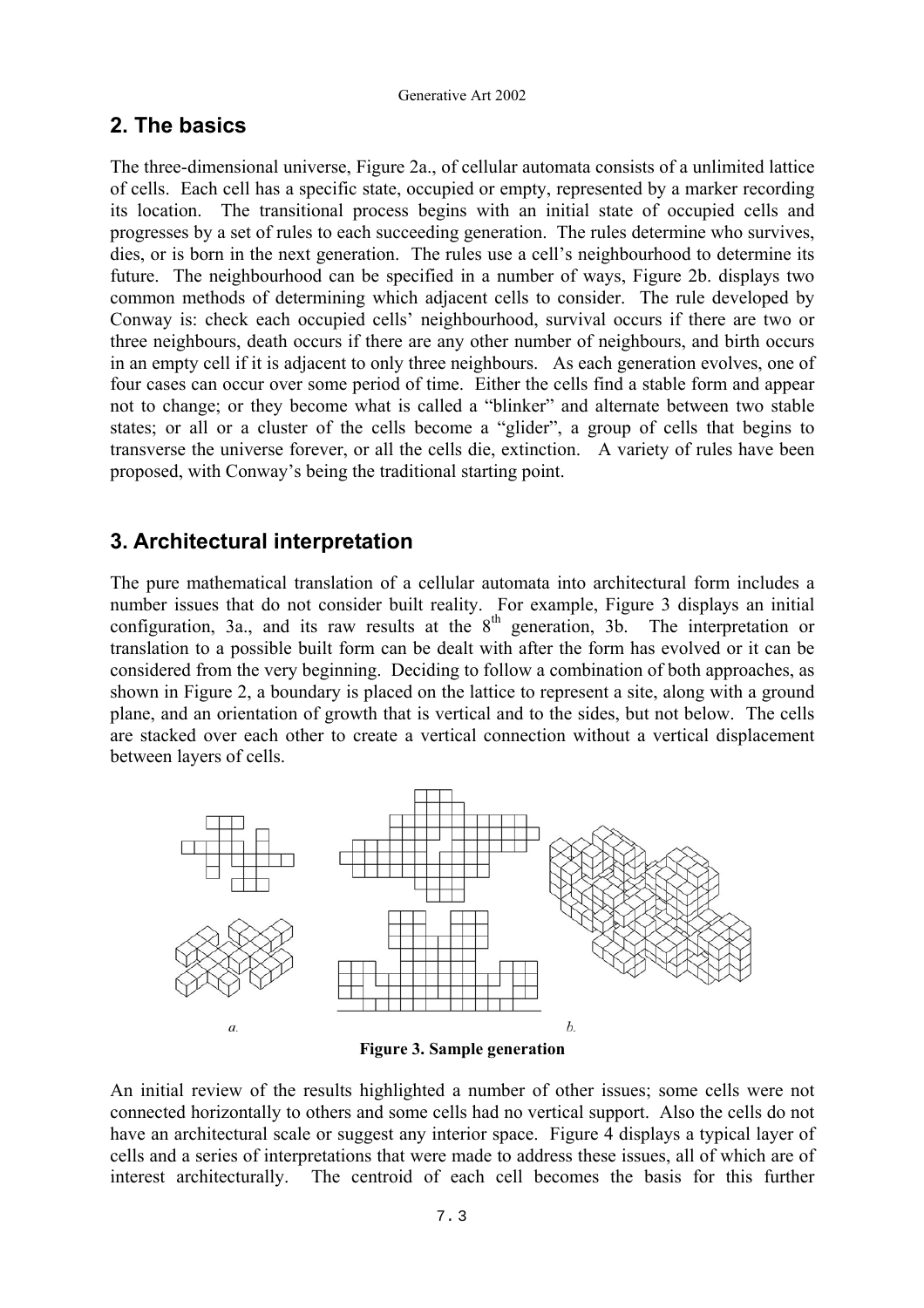development. The first issue is one of horizontal connections. Figure 4a. displays the initial cell configuration at a typical layer, each cell is adjacent to another. Cells are first joined together to form the largest contiguous floor areas possible. In this configuration, the cells that are diagonally adjacent do not connect horizontally. In 4b. the cell remains a square unit but is scaled so to overlap its neighbours. When joined, a small connector at the diagonals appears. In 4c. and 4d. , the scale of the square unit is increased to further develop a connector. The entire character of the exterior edge of the initial cells changes by these interpretations, as well as, addressing the interior horizontal connections between unit spaces. Additionally, a series of interesting interior openings begin to emerge.



**Figure 4. Horizontal connection of cells** 

In addition to a square unit, a variety of other shapes could be investigated that would articulate the building edge in other ways than the square and that could accommodate orientation and additional surface area in elevations for fenestration. Figure 5. displays a series of possible unit shapes: circular, super ellipse, rotated square, and a hexagon.

The joining of the units spaces, in addition to creating large contiguous areas, also creates a series of edge points, an envelope, that can be further given an interpretation or transformed. This envelope can be interpreted as a series of curve segments or a spline, as in the Figure 6. Depending on the type of unit shape, a variety of curved edges begin to develop.

As noted before, the initial cell configuration also lacked in having vertical supports. This issue could be addressed in the growth rules by limiting growth that had cell supporting it from below or to add supports to the final configuration. Figure 7. displays two possible support strategies, one with columns at the each cell corner and the second, columns located at the center of each cell.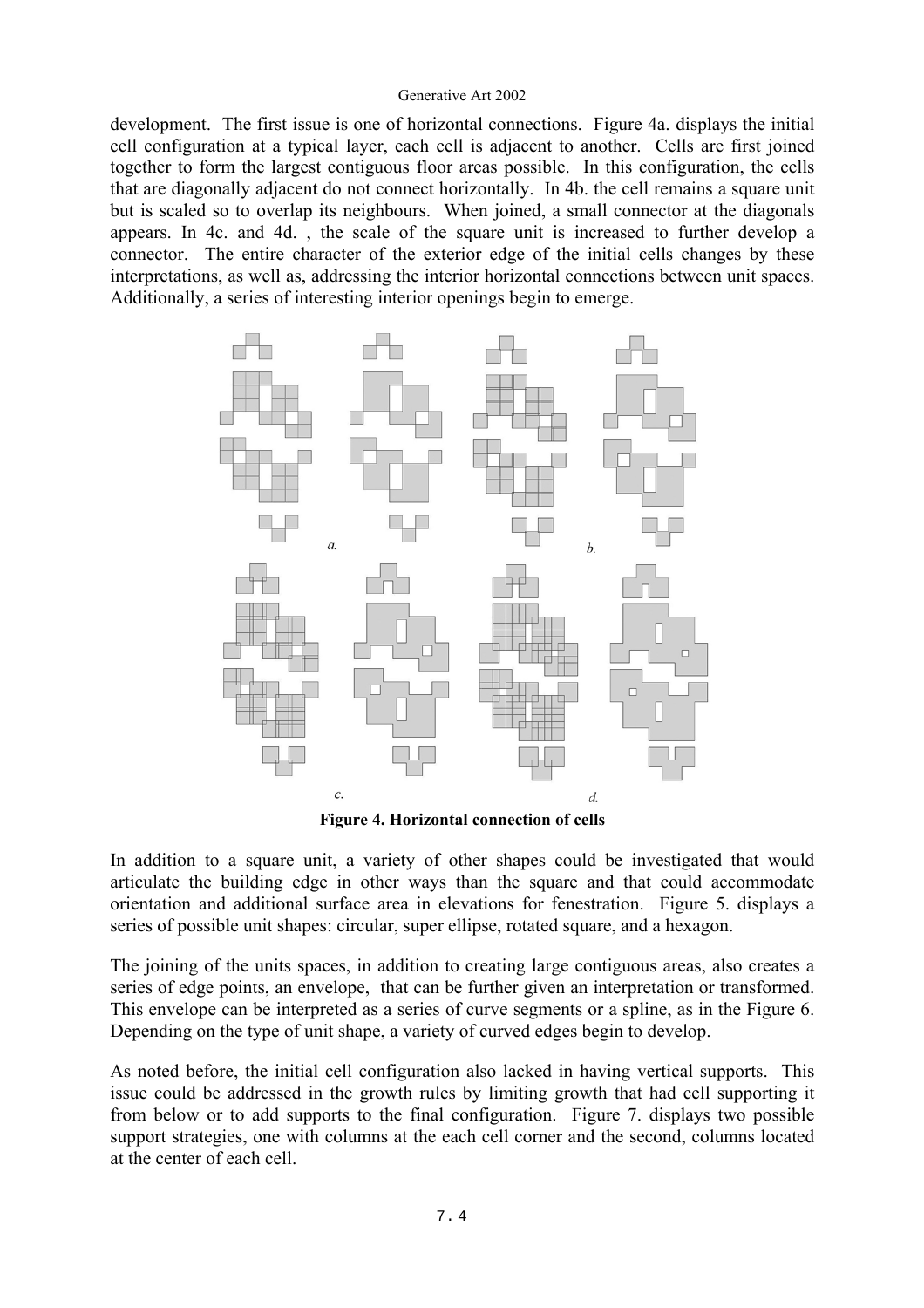

**Figure 7. Cell supports** 

When seen in totally as in Figure 8. the following issues are also addressed. Displayed in 8a. is the raw cell configuration with supports represented as a mass model and with the cells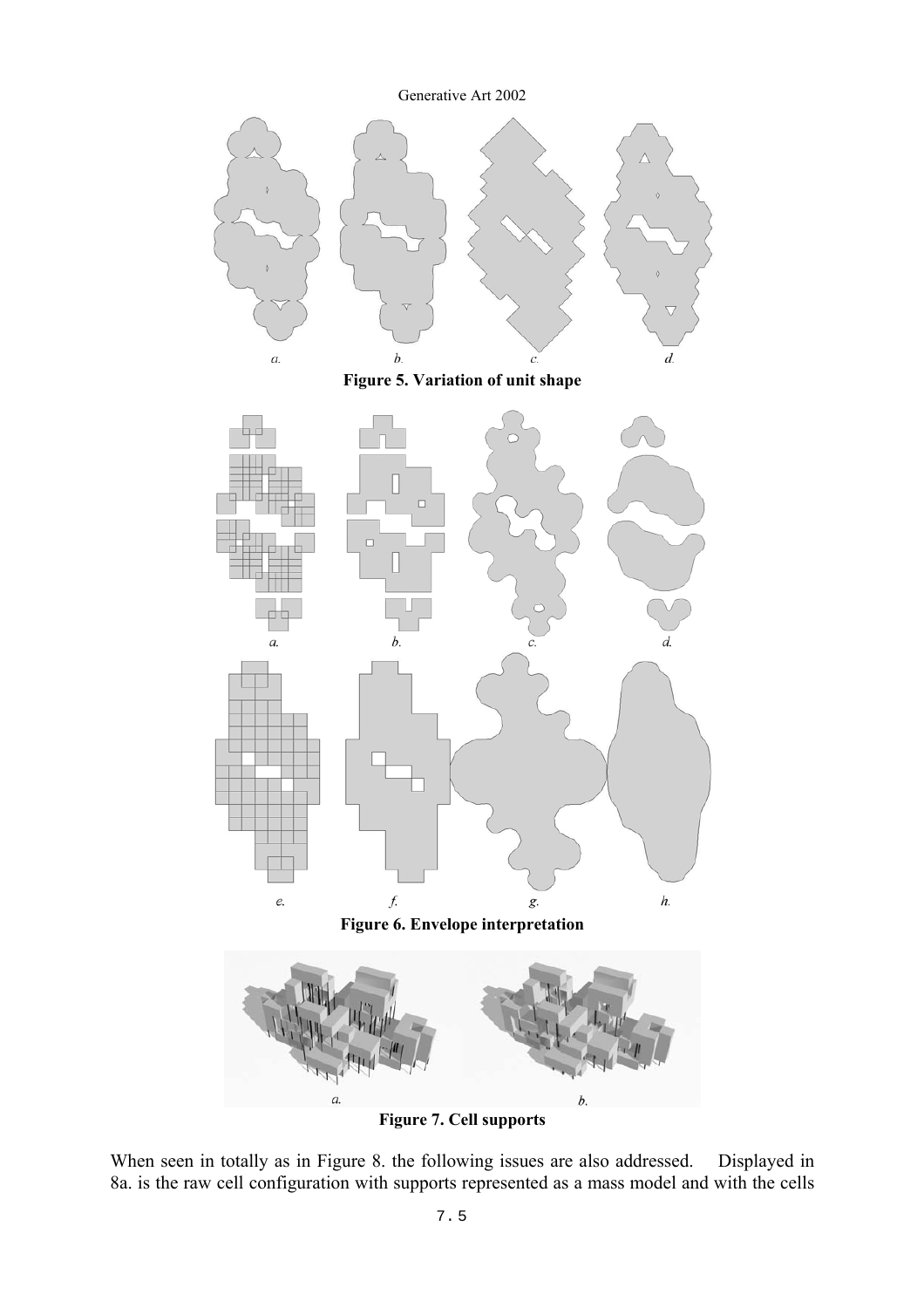represented as spatial modules of three floors each. Individual floor plates are included and each set of merged cells has a glass enclosure. In 8b. and 8c. are the curve and spline versions. One of the interesting aspects on this particular interpretation is the interior spaces created by the merging of the cells. A number of other merge schemes were investigated to further develop this concept. To articulate the edges of each layer of cells, a variety of spatial units, as shown previously, were also investigated.



**Figure 8. Basic architectural form series** 

Other approaches to the interpretation of the unit cells were also investigated. Figure 9. highlights an approach where the size of the unit cell is given a minimum and maximum, the actual size is selected randomly. The random method was also implemented in Figure 10., a minimum and maximum offset was defined for each vertex of a cell, then selected randomly. The shape in both of these cases remain approximately the same to the original.



**Figure 10. Cells with random offset of vertices** 

An entirely different approach was also investigated in that the vertical aspect of the stacked cells was considered as primary after the basic horizontal connections were made. Figure 11. displays one such example using the square cell unit.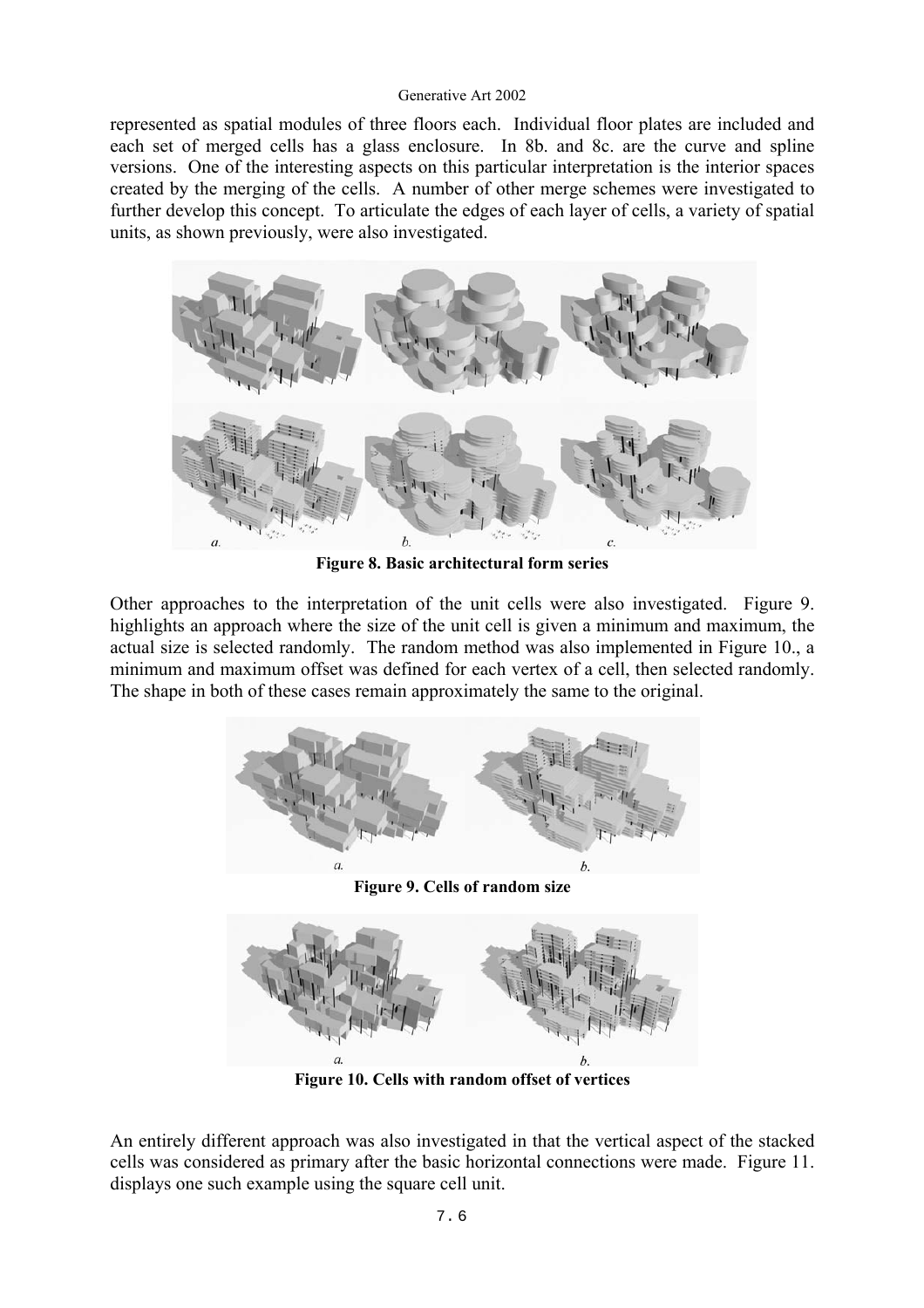The final concept considered was to interpret the cell formations as they are created. In this case, called retained growth, in each generation when a cell survives, it increases in size. This approach considers the actual growth process in the cellular automata and interprets it directly. Figure 12. display such a example.



**Figure 11. Cells as vertical volumes** 



**Figure 12. Cells with retained growth** 

Still other methods which have been developed by others, offer possibilities for future investigations. One in particular was suggested by Coates [9], Figure 13., in which the entire three-dimensional cell configuration is skinned with an envelope. The challenge would be to use this method but still embed the floor and unit space concept that was developed in this paper. The variety of methods on interpretation are only limited by the actual mathematics of the generating concept, the ability of the tools we use to model it, and our imagination.



**Figure 13. Skinned Envelope**